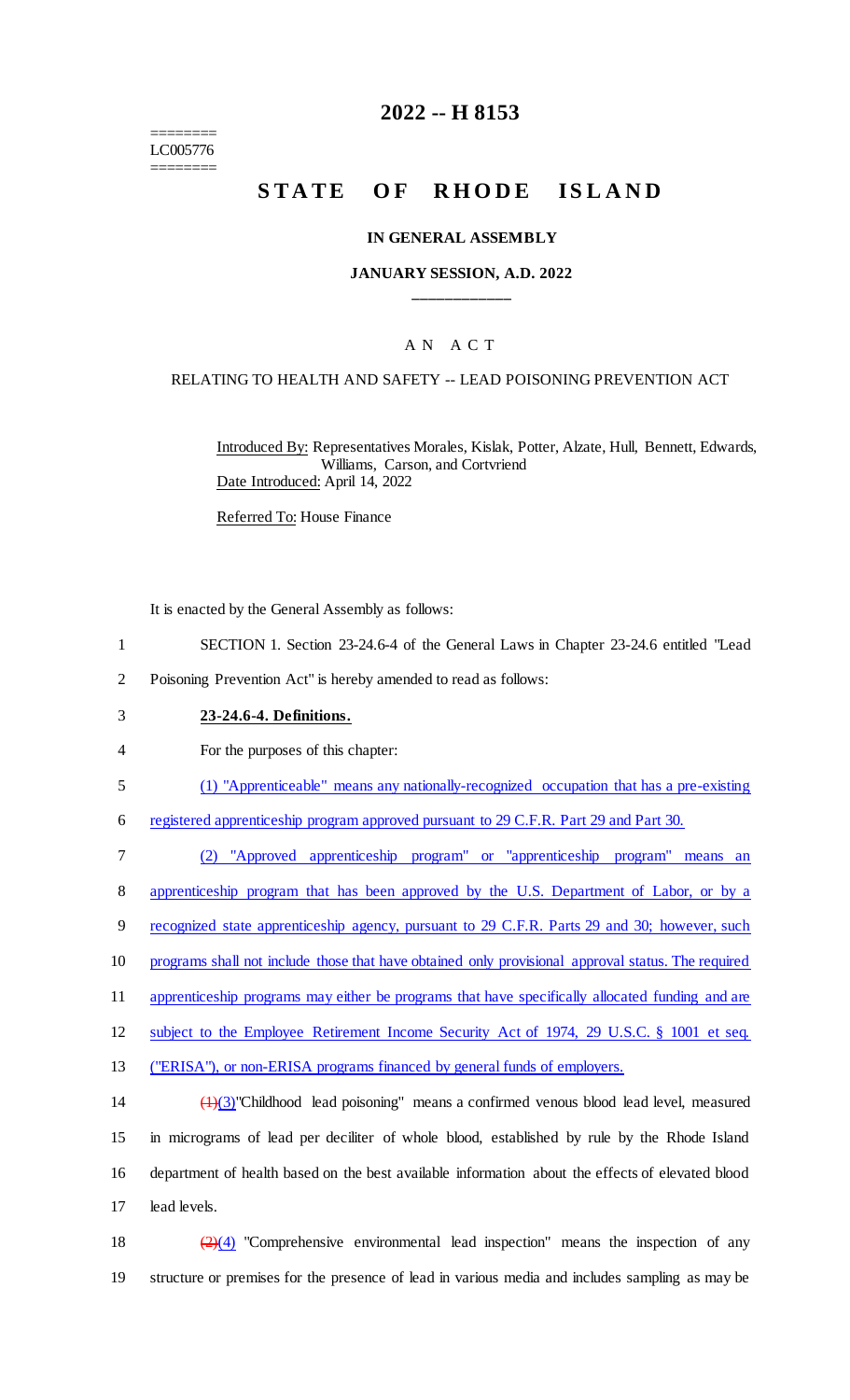- 1 necessary or expedient in order to determine compliance in the structure or premises with standards
- 2 for being lead safe or lead free.
- $\frac{3}{5}$  (3)(5) "Department" means the state department of health.
- 4  $\left(4\right)(6)$  "Director" means the director of health.

 $\frac{5}{7}$  (5)(7) "Dwelling" means any enclosed space which is wholly or partly used or intended to 6 be used for living or sleeping by human occupants.

 $7 \left( \frac{6}{6} \right)$  "Dwelling unit" means any room or group of rooms located within a dwelling and 8 forming a single habitable unit with facilities which are used or intended to be used for living, 9 sleeping, cooking, and eating.

 $(7)(9)$  "Environment intervention blood lead level" means a confirmed concentration, in a person under six (6) years of age, of lead in whole blood of greater than or equal to twenty (20) micrograms per deciliter for a single test or for fifteen (15) to nineteen (19) micrograms per deciliter for two (2) tests taken at least three (3) months apart or as defined by the department consistent with regulations adopted by the U.S. Department of Housing and Urban Development.

15  $\left(\frac{8}{10}\right)$  "Environmental lead hazard reduction" means activities undertaken by or on behalf 16 of a property owner in order to achieve lead free or lead safe status pursuant to the requirements of 17 this chapter.

18 (11) "Full lead service line replacement" means the replacement of a lead service line that 19 results in the entire length of the service line, regardless of service line ownership, meeting the Safe 20 Drinking Water Act (SDWA) §1417 definition of lead-free applicable at the time of the 21 replacement. A full lead service line replacement, as defined at 40 C.F.R. § 141.2, includes a 22 replacement where only one portion of the service line is lead, such as where a partial lead service

23 line was previously conducted, as long as, upon completion of the replacement, the entire service

24 line meets the SDWA § 1417 definition of lead-free applicable at the time of the replacement.

 $\left(\frac{9}{12}\right)$  "Inspection" means the inspection, other than a comprehensive environmental lead 26 inspection, of any structure or premises undertaken to determine compliance with the requirements 27 of this chapter or with orders issued pursuant to this chapter.

28 (10)(13) "Insurer" means every medical service corporation, hospital service corporation, 29 health maintenance organization, or other insurance company offering and/or insuring health 30 services; the term includes any entity defined as an insurer under § 42-62-4.

 $\frac{(11)(14)}{120}$  "Lead contractor" means any person or entity engaged in lead hazard reduction as 32 a business and includes consultants who design, perform, oversee, or evaluate lead hazard reduction 33 projects undertaken pursuant to the requirements of this chapter.

 $\frac{(12)(15)}{2}$  "Lead exposure hazard" means a condition that presents a clear and significant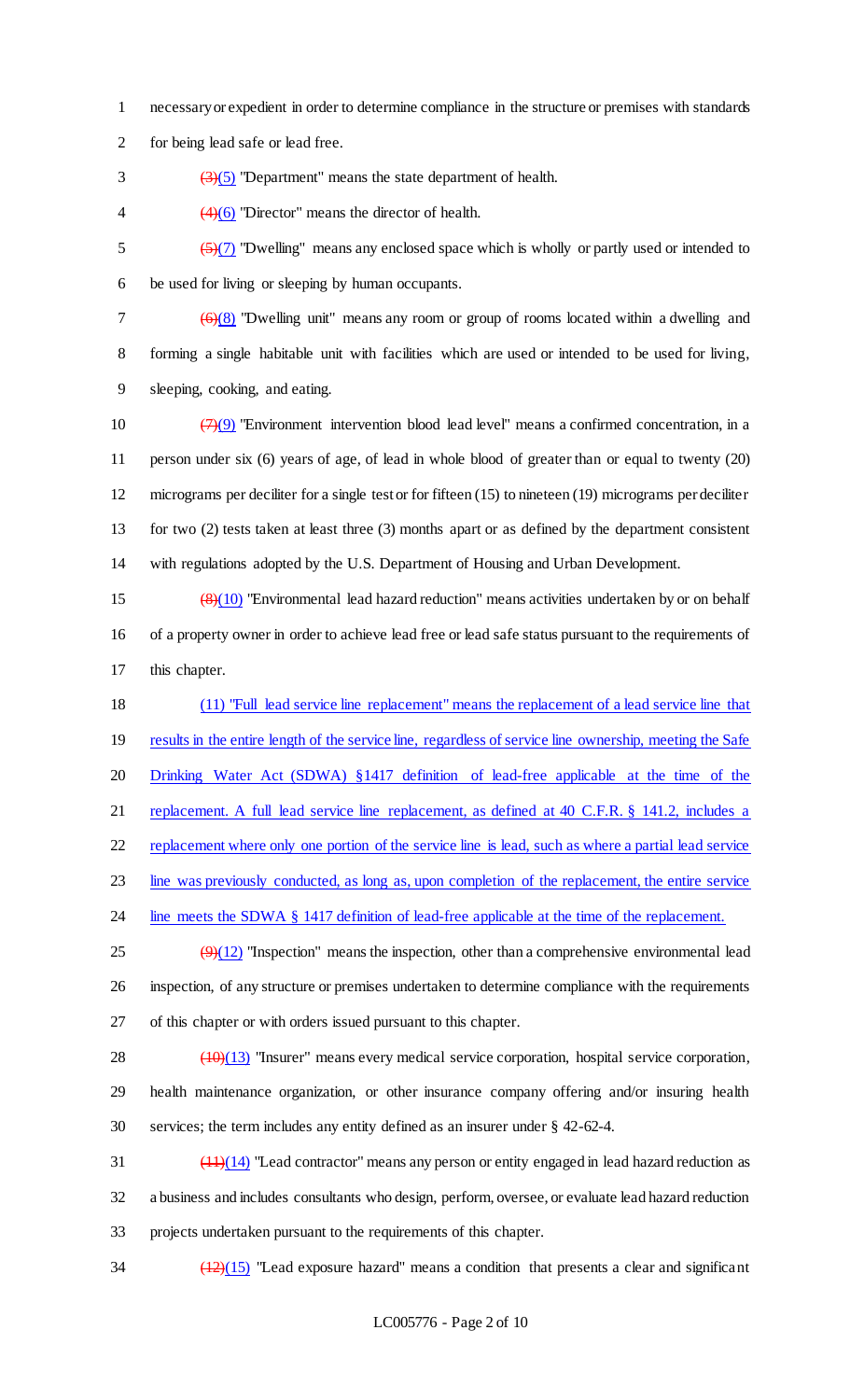health risk to occupants of the dwelling, dwelling unit, or premises, particularly where there are 2 children under the age of six (6) years.

 (13)(16) "Lead free" means that a dwelling, dwelling unit, or premises either contains no lead or contains lead in amounts less than the maximum acceptable environmental lead levels established by department of health regulations.

 $\frac{(14)(17)}{2}$  "Lead hazard reduction" means any action or actions designed to reduce exposure to toxic levels of lead which impose an unacceptable risk of exposure in any dwelling or dwelling unit, where a child under the age of six (6) years, with environmental intervention blood lead level or greater resides, or on any premises and may include, but is not limited to: repair, enclosure, encapsulation, or removal of lead based paint and/or lead contaminated dust, soil or drinking water; relocation of occupants; and cleanup measures or ongoing maintenance measures, which may include activities and/or measures that do not present an undue risk to children under age six (6) and can be performed by, or on behalf of, the property owner, without the person performing such activities being licensed or certified.

 (15)(18) "Lead safe" means that a dwelling, dwelling unit, or premises has undergone sufficient lead hazard reduction to ensure that no significant environmental lead hazard is present and includes but is not limited to covering and encapsulation.

 (19) "Lead service lines" means any part of a water service line that is made of, lined with, 19 or contains, materials consisting of lead. A lead service line may be owned by the water system, 20 owned by the property owner, or both. Service lines with galvanized steel shall be considered lead 21 service lines.

22  $(16)(20)$  "Occupant" means any person who legally resides in, or regularly uses, a dwelling, dwelling unit, or structure; provided, however, that a guest of any age shall not be considered an occupant for the purposes of this chapter.

 $\left(\frac{17}{21}\right)$  "Owner" means any person who, alone or jointly or severally with others:

 (i) Shall have legal title to any dwelling or dwelling unit with or without accompanying actual possession of it, or

 (ii) Shall have charge, care, or control of any dwelling or dwelling unit as owner or agent of the owner, or an executor, administrator, trustee, or guardian of the estate of the owner. Any person representing the actual owner shall be bound to comply with the provisions of this chapter and with rules and regulations adopted pursuant to this chapter to the same extent as if that person were the owner. An agent of the owner excludes real estate and property management functions where the agent is only responsible for the property management and does not have authority to fund capital and/or major property rehabilitation on behalf of the owner.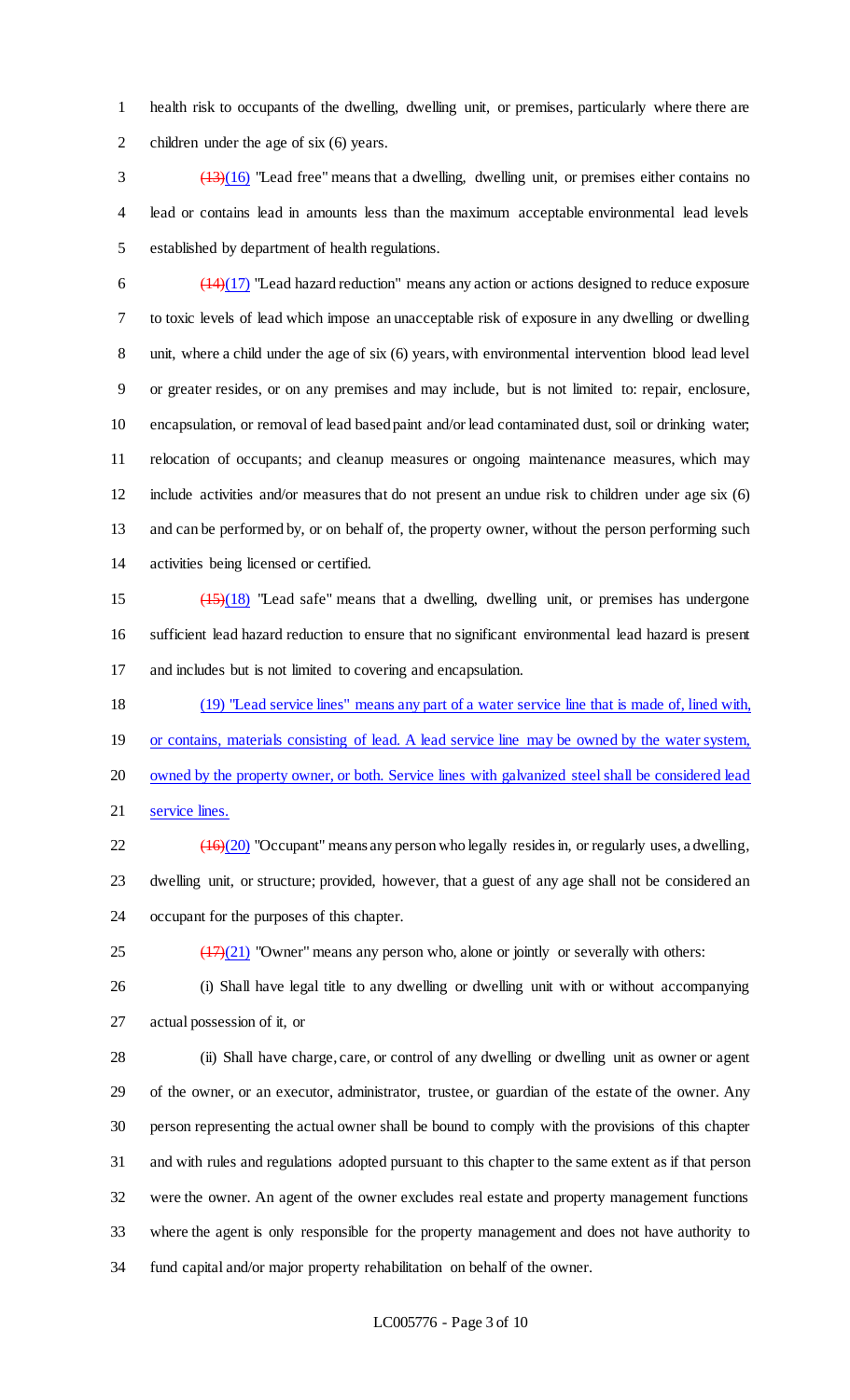(iii) For purposes of publicly owned property only, the owner shall be defined to be the chief executive officer of the municipal or state agency which owns, leases, or controls the use of the property.

 (18)(22)"Person" means any individual, firm, corporation, association, or partnership and includes municipal and state agencies.

 $\left(\frac{(19)(23)}{(19)(23)}\right)$  "Premises" means a platted lot or part thereof or unplatted lot or parcel of land, or plot of land, occupied by a dwelling or structure and includes any building, accessory structure, or other structure thereon which is or will be frequently used by children under the age of six (6) years. (24) "Private service line" or "private side" means the portion of the service line including appurtenances and connections thereto that runs from the curb shutoff valve into the property or 11 building.

12  $\left(20\right)(25)$  "Program" means the comprehensive environmental lead program established by this chapter.

 (26) "Public service line" or "public side" means the portion of the service line including appurtenances and connections thereto that runs from the water main in the street to the curb shutoff

valve.

 (21)(27) "State inspector" means the director, his or her designee, or any inspector employed by the department of health who is authorized by the director to conduct comprehensive environmental lead inspections and/or other inspections for the department.

 SECTION 2. Chapter 23-24.6 of the General Laws entitled "Lead Poisoning Prevention Act" is hereby amended by adding thereto the following section:

# **23-24.6-28. Lead water supply replacement.**

(a) Water suppliers, as defined in § 39-15.1-2, that provide safe and potable drinking water

24 to the public shall replace all lead service lines connected to residential and non-residential facilities

- 25 that provide water for human consumption within ten (10) years of the effective date of this section.
- 26 (b) No person served by a lead service line shall be required to pay to replace the lead

27 service line on their property, unless the cost of the lead service line replacement exceeds ten

thousand dollars (\$10,000) in which case they would only be required to pay for the portion of the

- 29 replacement that exceeds ten thousand dollars (\$10,000). A fiscal note estimate will be provided to
- owners of properties for which the cost of the lead service line replacement will exceed ten thousand
- dollars (\$10,000).
- (c) Water suppliers shall conduct full lead service line replacements according to the follow procedures:
- (1) Follow procedures at 40 Code of Federal Regulations Sections 141.84 and 141.85;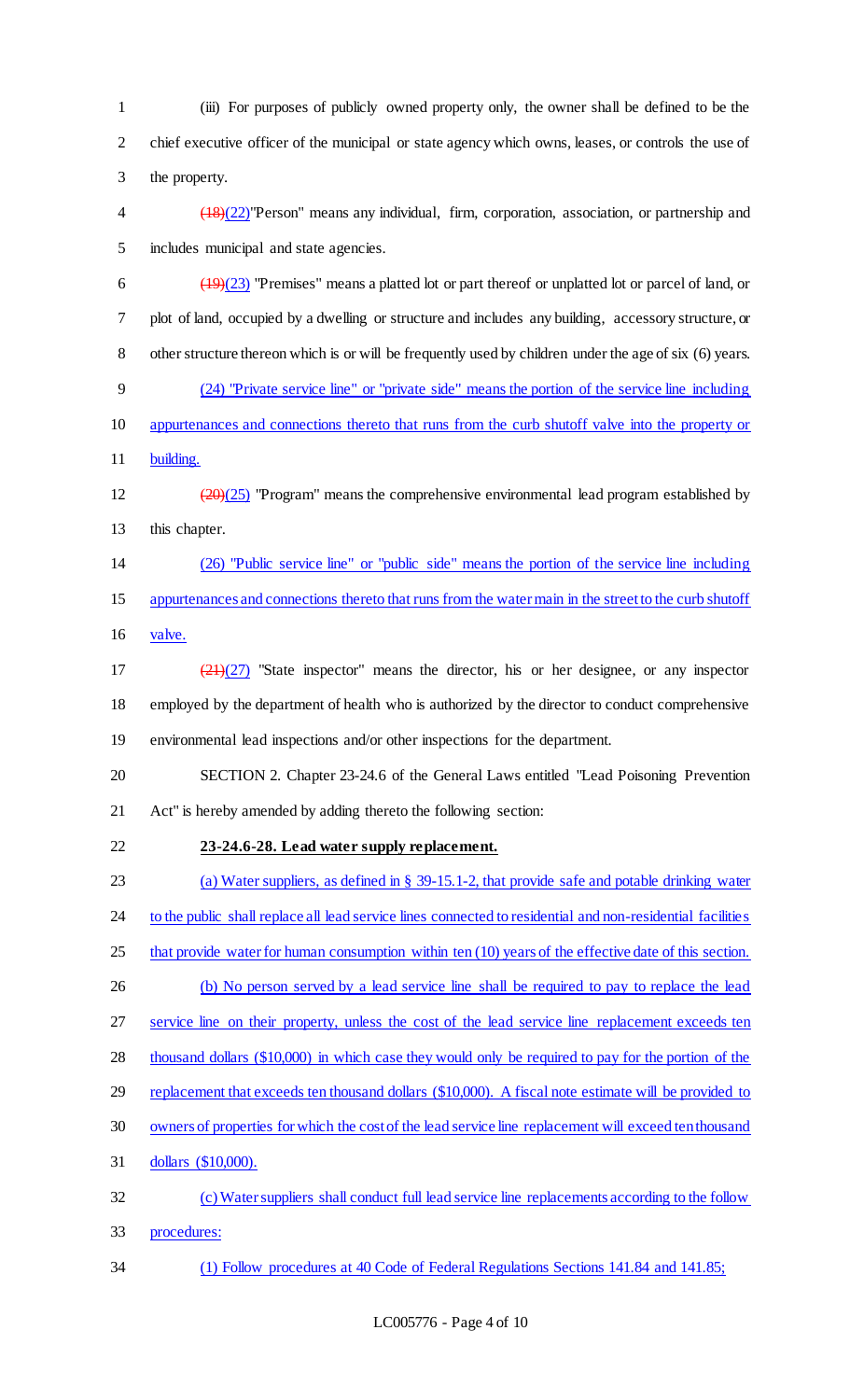| $\mathbf{1}$ | (2) Replace the entire lead service line with only one disruption to water service unless                 |
|--------------|-----------------------------------------------------------------------------------------------------------|
| 2            | there is either an emergency or all persons served by the service line object to the replacement in       |
| 3            | writing;                                                                                                  |
| 4            | (3) If there is an emergency that prevents replacement with only one disruption, the system               |
| 5            | shall fully replace the lead service line within forty-five (45) days unless weather makes it             |
| 6            | hazardous; and                                                                                            |
| 7            | (4) Ensure that the entire lead service line is replaced if any portion is physically disturbed.          |
| 8            | (d) No later than twelve (12) months after the enactment of this section, water suppliers                 |
| 9            | shall develop a service line inventory in order to determine the existence or absence of lead within      |
| 10           | each water connection in its service area. This inventory shall include information about the service     |
| 11           | line locations and composition of service lines at each location. The water supplier shall provide a      |
| 12           | list of all service lines, with a location identifier, and classify which have lead, which do not contain |
| 13           | lead and which are of unknown composition. This information shall be posted on the department's           |
| 14           | website and on the water supplier's website.                                                              |
| 15           | (e) Water suppliers may utilize the following to develop a service line inventory:                        |
| 16           | (1) Visual inspection during planned maintenance, meter replacement, and main                             |
| 17           | replacement projects;                                                                                     |
| 18           | (2) Solicitation and receipt of comments, complaints and other input from customers in the                |
| 19           | service area;                                                                                             |
| 20           | (3) Historical building records and other available data from the American Water Works                    |
| 21           | Association or other industry research groups; and/or,                                                    |
| 22           | (4) Any other procedures and resources the water supplier deems appropriate for                           |
| 23           | identifying lead service lines.                                                                           |
| 24           | (f) Within five (5) days of identifying a lead service line, the water supplier shall provide             |
| 25           | written notice to the property owner, the tenants of the building and the director of the presence of     |
| 26           | lead service lines in a culturally sensitive manner communicated to residents in a language they          |
| 27           | understand to ensure the lines are fully and safely replaced. The notice shall include information        |
| 28           | describing the sources of lead in drinking water, description of the health effects of lead exposure      |
| 29           | and steps customers can take to reduce their exposure to lead in drinking water. This notice shall        |
| 30           | include information on the water supplier's plans for lead service line replacement at said property.     |
| 31           | (g) Water suppliers without an established lead service line replacement program shall                    |
| 32           | coordinate with the department and the Rhode Island infrastructure bank to develop a replacement          |
| 33           | program. The department and the Rhode Island infrastructure bank shall partner with water                 |
| 34           | suppliers to implement lead replacement programs including assisting with financial needs that            |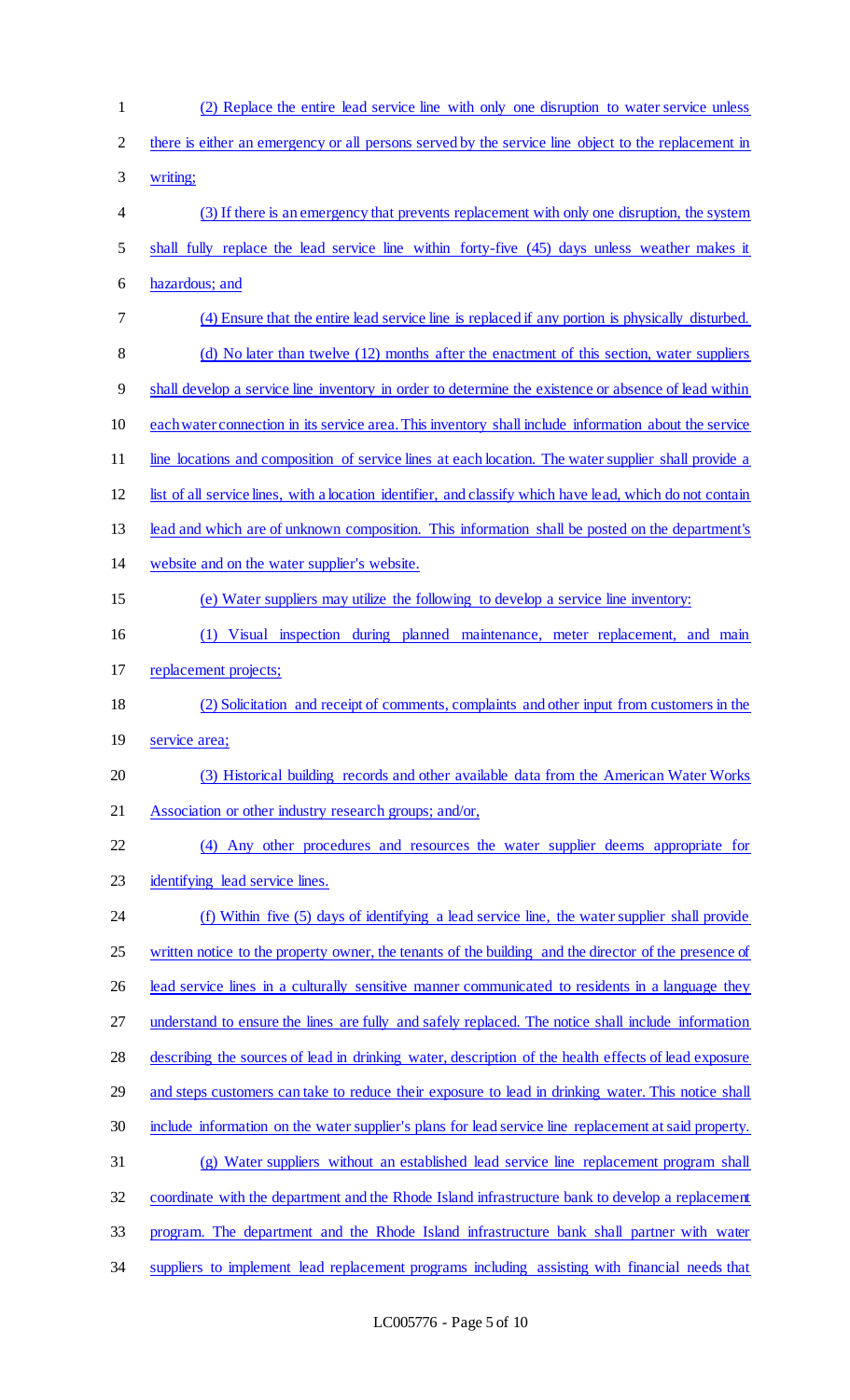exist.

| $\overline{2}$ | (h) The department and the Rhode Island infrastructure bank shall assist water suppliers                                 |
|----------------|--------------------------------------------------------------------------------------------------------------------------|
| 3              | with financing, grants, loans, drinking water funding opportunities or other monetary assistance to                      |
| $\overline{4}$ | ensure that lead service lines are replaced in an expeditious manner.                                                    |
| 5              | (1) The department and the Rhode Island infrastructure bank shall require that in any                                    |
| 6              | project conducted by a water supplier that disturbs lead service lines, all specifications in any                        |
| 7              | invitations to bid on any covered project valued at one million dollars (\$1,000,000) or more shall                      |
| $\,8\,$        | include a requirement that all bidders responding to an invitation to bid shall have an approved                         |
| 9              | apprenticeship program for all apprenticeable crafts or trades that will be employed on the project                      |
| 10             | at the time of bid. All bidders responding to such invitation to bid shall also provide proof in the                     |
| 11             | bid package of the existence of an approved apprenticeship program for all crafts or trades that will                    |
| 12             | be employed on the project by all contractors and subcontractors needed for the project. All bidders                     |
| 13             | shall strive to source seventy-five percent (75%) of employment from disadvantaged communities                           |
| 14             | as defined by the department.                                                                                            |
| 15             | (i) Where all persons served by a lead service line, including, but not limited to, residents,                           |
| 16             | tenants, customers, office workers, and property owners object to the replacement in writing, the                        |
| 17             | system is not obligated to meet the deadline in subsection (a) of this section for that service line if                  |
| 18             | it documents the written objection annually.                                                                             |
| 19             | (j) In the event a person served by a lead service line refuses to allow the inspection or                               |
| 20             | replacement of private side service lines, the water supplier shall file notice with the department of                   |
| 21             | all attempts to inspect or replace the private side service lines and the property owner's refusal to                    |
| 22             | allow inspection or replacement services with the department. The notice shall state at a minimum:                       |
| 23             | the date and time of each attempt; the name of the person who refused each attempt; and the name                         |
| 24             | and signature of the person who made each attempt. The address where each refusal took place                             |
| 25             | shall be published on the appropriate department website to ensure occupants of the building have                        |
| 26             | notice of the potential lead in the service line.                                                                        |
| 27             | (k) If a property with a lead service line is a rental property, the owner and the department                            |
| 28             | shall inform the tenants of the presence of a lead service line in accordance with $\S$ 23-24.6-15(b),                   |
| 29             | in a language the tenant understands. If the owner fails to provide tenants with notification of lead                    |
| 30             | in service lines to the building, the owner shall be subject to a civil penalty in accordance with $\S$                  |
| 31             | 23-24.6-27.                                                                                                              |
| 32             | (I) When a property owner transfers the ownership of property, they shall disclose the                                   |
| 33             | presence of lead service lines. Pursuant to $\S 5{\text -}20.8{\text -}11$ , every contract for the transfer or purchase |
| 34             | and sale of real estate that is or may be served by a service line containing lead shall provide that                    |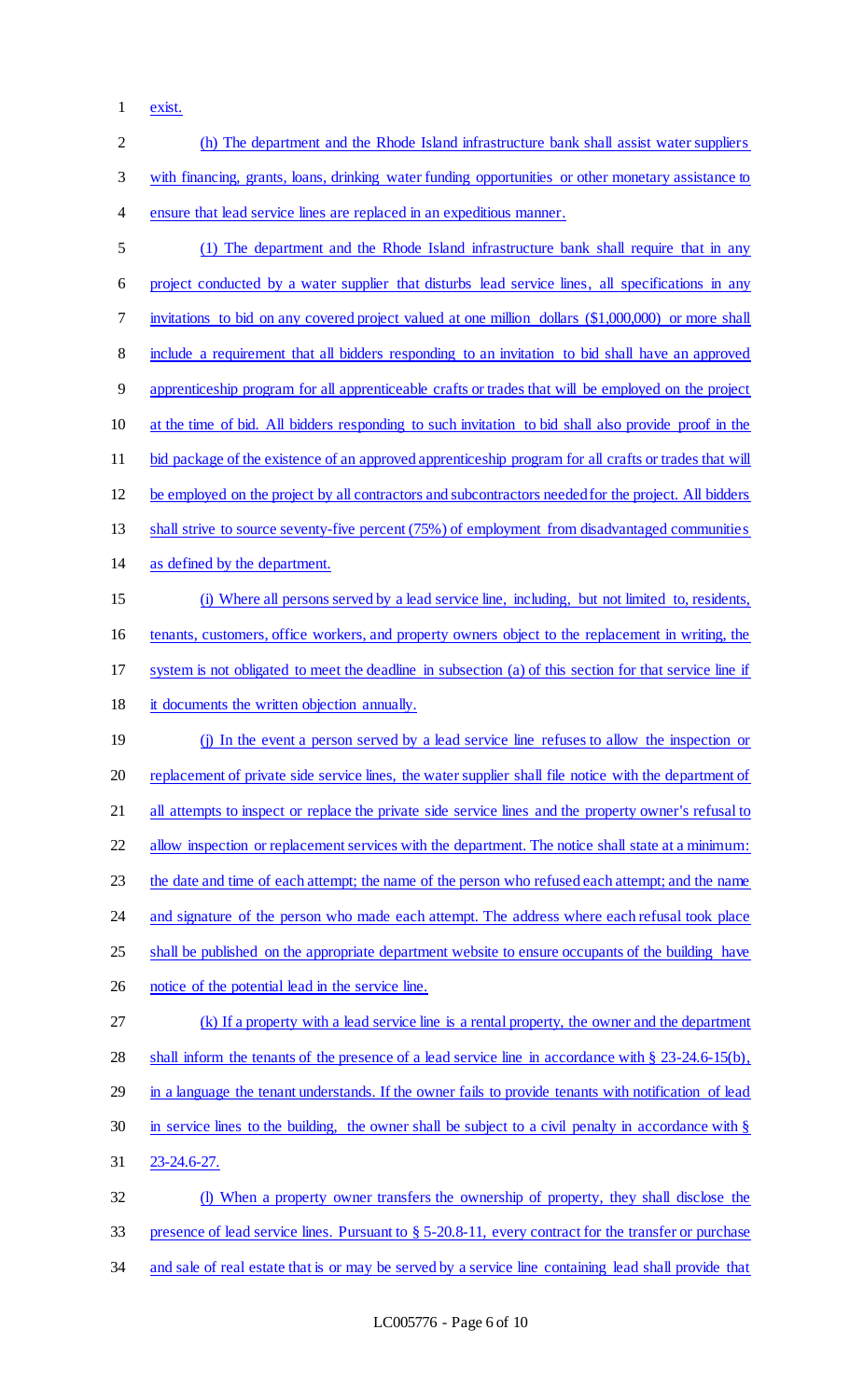| $\mathbf{1}$   | potential purchasers be permitted a ten (10) day period, unless the parties mutually agree upon a       |
|----------------|---------------------------------------------------------------------------------------------------------|
| $\overline{c}$ | different period of time, to conduct a risk assessment or an inspection of the property's water service |
| 3              | lines for the presence of lead hazards before becoming obligated under the contract to transfer or      |
| 4              | purchase.                                                                                               |
| 5              | (m) Any private side service line found to have lead, which provides water to a building                |
| 6              | subject to sale or transfer, shall be removed and replaced within twelve (12) months of the date of     |
| 7              | sale or transfer.                                                                                       |
| 8              | (n) Water suppliers shall prioritize to the greatest extent practical lead service line                 |
| 9              | replacements in neighborhoods as defined by the director as disadvantaged communities pursuant          |
| 10             | to the Safe Drinking Water Act § 1452. Communities where lead service lines comprise over thirty-       |
| 11             | five percent (35%) of the public side service line connections will also be prioritized as high-        |
| 12             | priority.                                                                                               |
| 13             | (o) Water suppliers subject to this section shall complete the replacement of all lead service          |
| 14             | lines in its service area within ten $(10)$ years of the effective date of this section.                |
| 15             | (p) Each water supplier shall provide an annual report by January 31 of each year to the                |
| 16             | governor, president of the senate, speaker of the house, director of the department of health, and      |
| 17             | executive director of the Rhode Island infrastructure bank. The report shall contain information,       |
| 18             | including, but not limited to, the number of public lead services lines per community served and        |
| 19             | the number replaced, the number of private lead service lines per community served and the number       |
| 20             | replaced, an estimated number of remaining lead service lines to be replaced, property type, number     |
| 21             | of private lead service line inspections conducted, and annual expense to replace lead service lines.   |
| 22             | (q) Each water supplier shall follow additional requirements and guidance including                     |
| 23             | community outreach and resident communications and engagement, as established by the                    |
| 24             | department as per subsection $(r)(5)$ of this section.                                                  |
| 25             | (r) The department shall:                                                                               |
| 26             | (1) Establish a webpage that serves as a public dashboard to track progress towards the                 |
| 27             | deadline in subsection (o) of this section for each water supplier;                                     |
| 28             | (2) Publish and maintain online a map of the location of each service line and identify                 |
| 29             | whether it is a lead service line or may be of unknown material and allow this map to serve as          |
| 30             | compliance for participating water suppliers with requirements at 40 Code of Federal Regulations        |
| 31             | $\S$ 141.84(a)(8) that direct the systems to make the service line materials inventory publicly         |
| 32             | accessible;                                                                                             |
| 33             | Define disadvantaged communities consistent with federal guidance to include<br>(3)                     |
| 34             | communities of color and low-wealth communities;                                                        |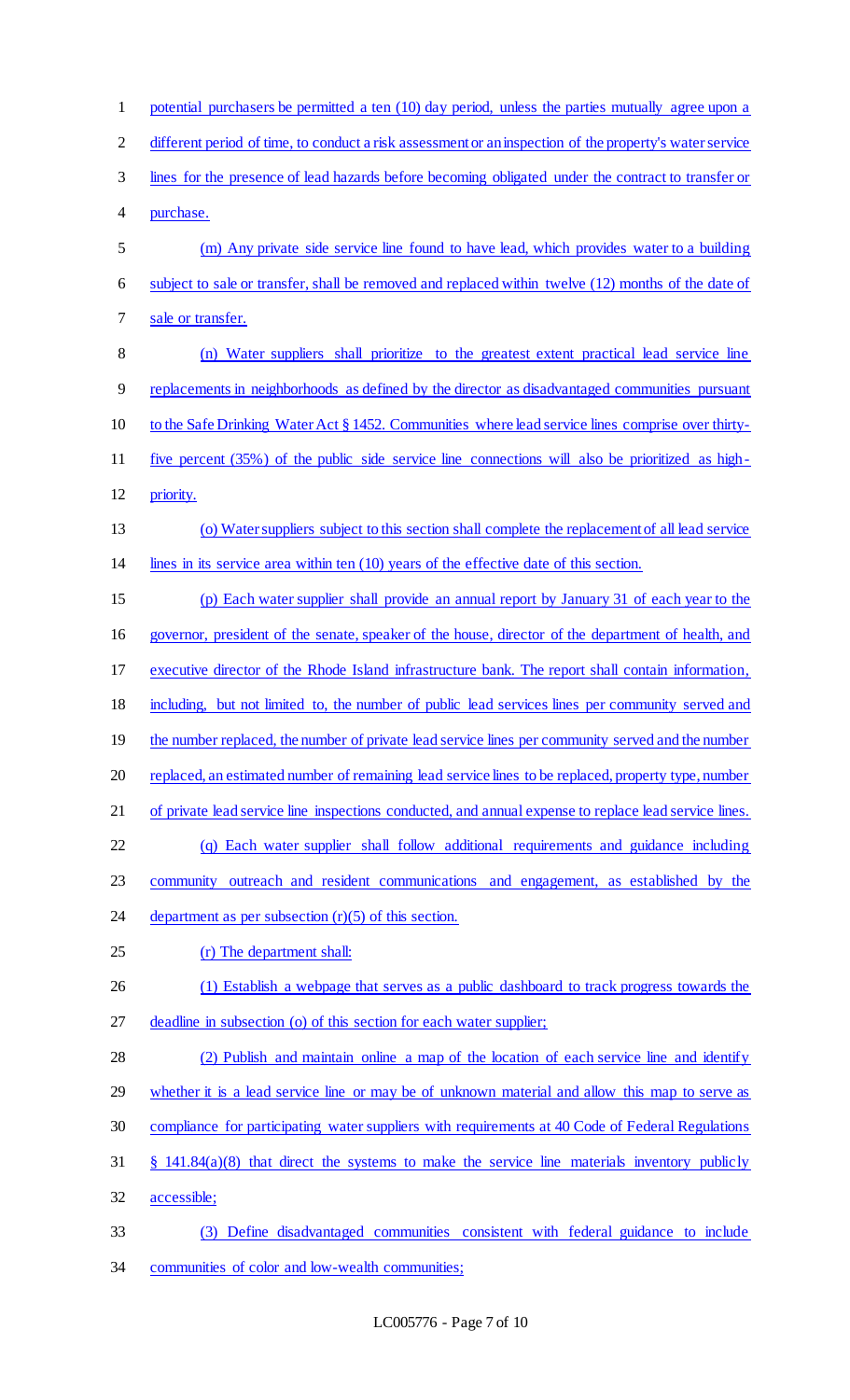| $\mathbf{1}$   | (4) Establish a lead service line replacement advisory commission to help the director                          |
|----------------|-----------------------------------------------------------------------------------------------------------------|
| $\overline{c}$ | implement the responsibilities of the department to protect citizens from lead exposure due to lead             |
| 3              | service lines, comprised of twelve (12) representatives, appointed by the director unless indicated             |
| 4              | otherwise, including one staff member from the department's center for drinking water quality, one              |
| 5              | staff member from the department's center for healthy homes and the environment, one                            |
| 6              | representative from the Providence water supply board, one representative from another water                    |
| 7              | supplier, one representative from the Rhode Island infrastructure bank, one representative from the             |
| 8              | governor's office, the president of the Rhode Island Building and Construction Trades Council or                |
| 9              | designee, one representative of the Rhode Island Building and Construction Trades Council,                      |
| 10             | appointed by president of the Rhode Island AFL-CIO, the executive director of the Childhood Lead                |
| 11             | Action Project, or designee, two (2) representatives from community nonprofit organizations                     |
| 12             | located in Rhode Island, serving disadvantaged communities as defined by the director pursuant to               |
| 13             | the Safe Drinking Water Act § 1452, and one representative with national expertise in lead service              |
| 14             | line replacement programs;                                                                                      |
| 15             | (5) Publish guidance developed in conjunction with the lead service line replacement                            |
| 16             | advisory commission for water suppliers and contractors to adequately engage people served by                   |
| 17             | lead services lines, including residents and tenants in a culturally sensitive manner communicated              |
| 18             | to residents in a language they understand to ensure the lead service lines are fully and safely                |
| 19             | replaced; and                                                                                                   |
| 20             | (6) Conduct a statewide education campaign informing residents and property owners                              |
| 21             | regarding lead service lines, interim safety measures, and lead service line replacement plans, with            |
| 22             | the support of the lead service line replacement advisory commission.                                           |
| 23             | (s) The department shall promulgate rules and regulations for the implementation and                            |
| 24             | enforcement of the provisions of this section.                                                                  |
| 25             | SECTION 3. Section 5-20.8-11 of the General Laws in Chapter 5-20.8 entitled "Real Estate"                       |
| 26             | Sales Disclosures" is hereby amended to read as follows:                                                        |
| 27             | 5-20.8-11. Lead inspection requirement.                                                                         |
| 28             | (a) Every contract for the purchase and sale of residential real estate (1-4 family)-built prior                |
| 29             | to $\frac{1978}{2011}$ located in the state shall provide that potential purchasers be permitted a ten-day (10) |
| 30             | period, unless the parties mutually agree upon a different period of time, to conduct a risk                    |
| 31             | assessment or inspection for the presence of lead exposure hazards before becoming obligated                    |
| 32             | under the contract to purchase.                                                                                 |
| 33             | (b) Failure to include the provision required in subsection (a) in the purchase and sale                        |
| 34             | agreement for residential real estate does not create any defect in title; provided, that each violation        |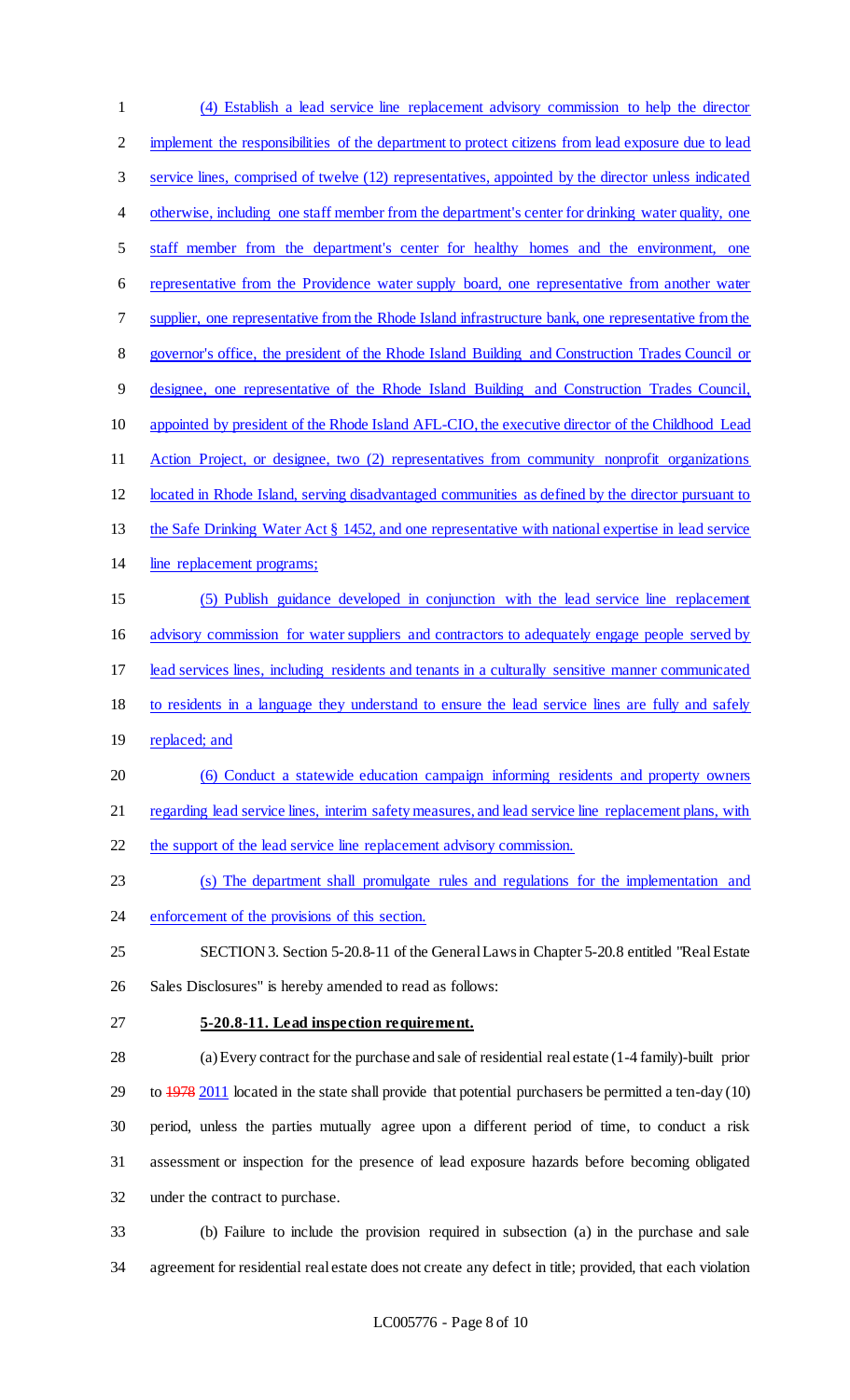of this section by the seller or his or her agent is subject to a civil penalty of not less than one hundred dollars (\$100) nor more than five hundred dollars (\$500).

 (c) Failure to provide inspection results and/or educational materials pursuant to department regulations required by § 23-24.6-16(a) does not create any defect in title; provided, that each violation of this section by the seller or his or her agent is subject to a civil penalty of not less than one hundred dollars (\$100) nor more than five hundred dollars (\$500).

 (d) Failure to include the purchase and sale agreement provision required in subsection (a); failure to provide inspection results pursuant to § 23-24.6-16(a); or inspection results that show a lead exposure hazard as defined at § 23-24.6-4(12) entitles the purchaser to void the purchase and sale agreement by providing notice, in writing, to the seller prior to the transfer of the title at closing. SECTION 4. This act shall take effect upon passage.

#### ======== LC005776 ========